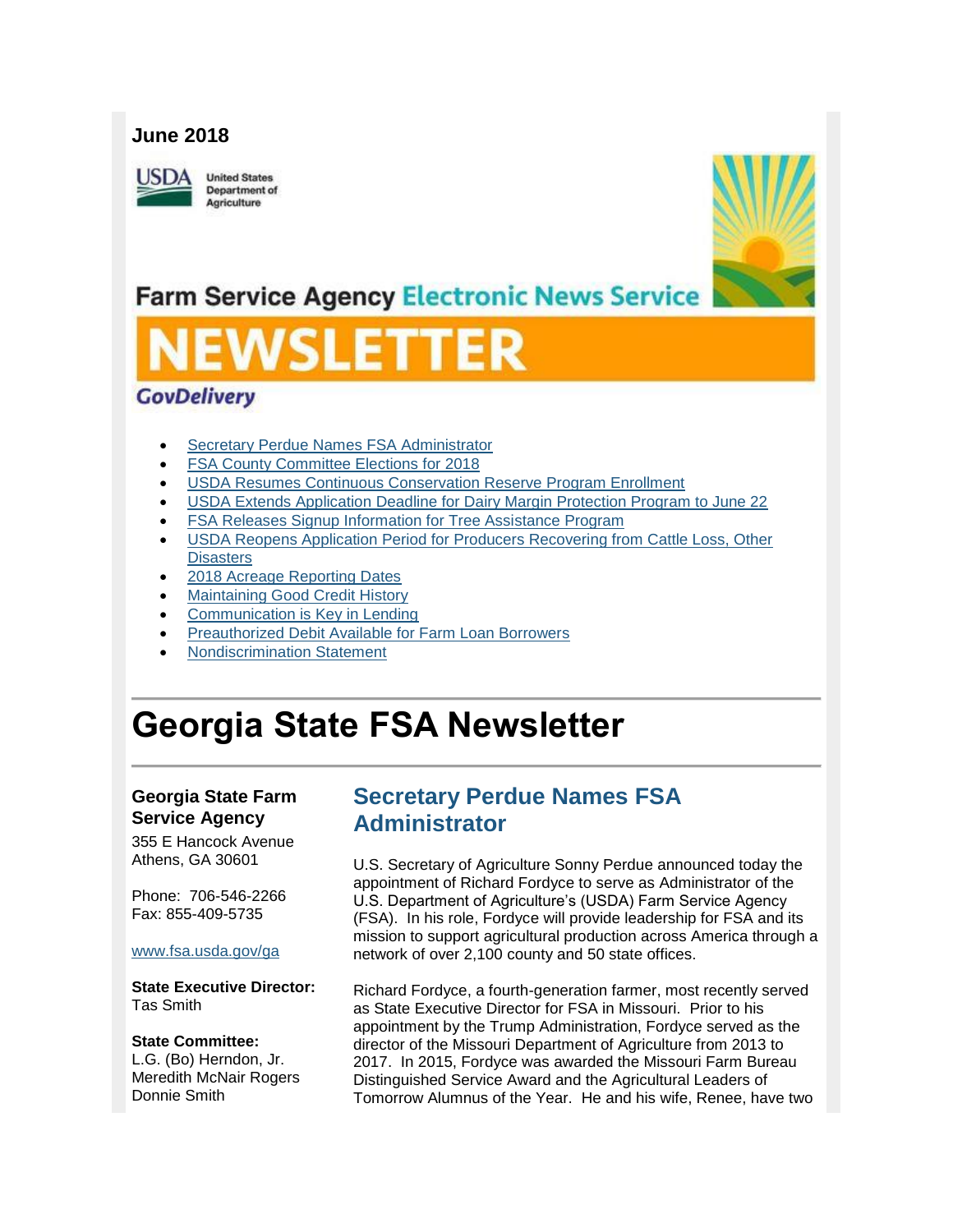**Administrative Officer:**

Dianne R. Westmoreland

**Farm Loan Chief:** Robert Tyson

**Farm Programs Chief:** Brett Martin

**Public Affairs/Outreach:** Neal Leonard

To find contact information for your local office go to [www.fsa.usda.gov/ga](http://www.fsa.usda.gov/ga)

children and grow soybeans, corn, and beef cattle on the family farm.

For more information about the Farm Service Agency, please visit [www.fsa.usda.gov.](http://www.fsa.usda.gov/)

### <span id="page-1-0"></span>**FSA County Committee Elections for 2018**

As the planting, reporting, and harvesting season begins, Georgia State Farm Service Agency (FSA) is initiating the 2018 County Committee Elections. FSA County Committees are a critical component of the day-to-day operations of FSA and allow grassroots input and local administration of federal farm programs. Farmers and ranchers who are elected to serve on FSA County Committees apply their judgment and knowledge to help with the decisions necessary to administer FSA programs in their counties, ensuring the needs of local producers are met. FSA County Committees operate within official federal regulations and provide local input on:

- Income safety-net loans and payments, including setting county average yields for commodities;
- Conservation programs;
- Incentive, indemnity, and disaster payments for some commodities;
- Emergency programs; and
- Payment eligibility.

Every eligible agricultural producer should participate in FSA County Committee elections – whether you are a beginning or established producer, historically underserved producer, or whether you have a large or small operation – because FSA County Committees are your link with the U.S. Department of Agriculture.

Here are some important Election Dates to consider:

**June 15, 2018** – The nomination period begins for specific LAA's in your local FSA County office. Forms can be requested by your local FSA County Office.

**August 1, 2018** – Last day to file nomination forms at your local FSA County Office.

**November 5, 2018** – Ballots mailed to eligible voters.

**December 3, 2018** – Last day to return voted ballots to your local FSA County Office.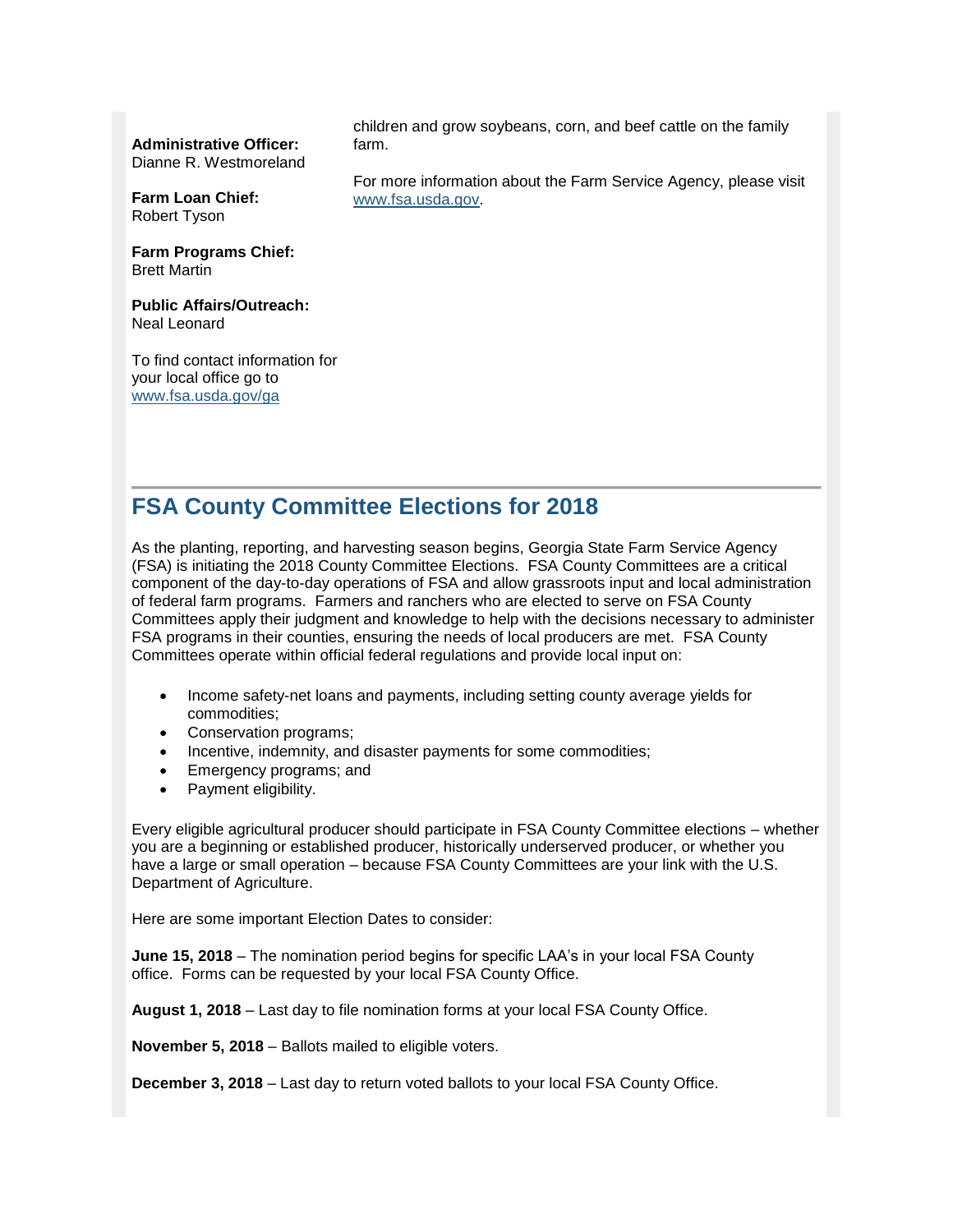**January 1, 2019** – Newly elected County Committee members take office.

If you have any questions or would like to nominate a fellow producer or yourself, please contact your local FSA County Office.

### <span id="page-2-0"></span>**USDA Resumes Continuous Conservation Reserve Program Enrollment**

One-Year Extension Available to Holders of Many Expiring Contracts through Continuous Signup

As part of a 33-year effort to protect sensitive lands and improve water quality and wildlife habitat on private lands, the U.S. Department of Agriculture (USDA) will resume accepting applications for the voluntary [Conservation Reserve Program](http://www.fsa.usda.gov/crp) (CRP). Eligible farmers, ranchers, and private landowners can sign up at their local [Farm Service Agency \(FSA\)](http://www.fsa.usda.gov/) office between June 4 and Aug. 17, 2018.

FSA stopped accepting applications last fall for the CRP continuous signup (excluding applications for the Conservation Reserve Enhancement Program (CREP) and CRP grasslands). This pause allowed USDA to review available acres and avoid exceeding the 24 million-acre CRP cap set by the 2014 Farm Bill. New limited practice availability and short sign-up period help ensure that landowners with the most sensitive acreage will enroll in the program and avoid unintended competition with new and beginning farmers seeking leases. CRP enrollment currently is about 22.7 million acres.

#### **2018 Signup for CRP**

For this year's signup, limited priority practices are available for continuous enrollment. They include grassed waterways, filter strips, riparian buffers, wetland restoration, and others. [View a full list of](https://www.fsa.usda.gov/programs-and-services/conservation-programs/conservation-reserve-program/crp-continuous-enrollment/index)  [practices.](https://www.fsa.usda.gov/programs-and-services/conservation-programs/conservation-reserve-program/crp-continuous-enrollment/index)

FSA will use updated soil rental rates to make annual rental payments, reflecting current values. It will not offer incentive payments as part of the new signup.

USDA will not open a general signup this year, however, a one-year extension will be offered to existing CRP participants with expiring CRP contracts of 14 years or less. Producers eligible for an extension will receive a letter with more information.

#### **CRP Grasslands**

Additionally, FSA established new [ranking criteria](https://www.fsa.usda.gov/programs-and-services/conservation-programs/conservation-reserve-program/crp-grasslands-signup-ranking-factors/index) for [CRP Grasslands.](https://www.fsa.usda.gov/programs-and-services/conservation-programs/conservation-reserve-program/crp-grasslands-signup-overview/index) To guarantee all CRP grasslands offers are treated equally, applicants who previously applied will be asked to reapply using the new ranking criteria. Producers with pending applications will receive a letter providing the options.

#### **About CRP**

In return for enrolling land in CRP, USDA, through FSA on behalf of the Commodity Credit Corporation (CCC), provides participants with annual rental payments and cost-share assistance. Landowners enter into contracts that last between 10 and 15 years. CRP pays producers who remove sensitive lands from production and plant certain grasses, shrubs, and trees that improve water quality, prevent soil erosion, and increase wildlife habitat.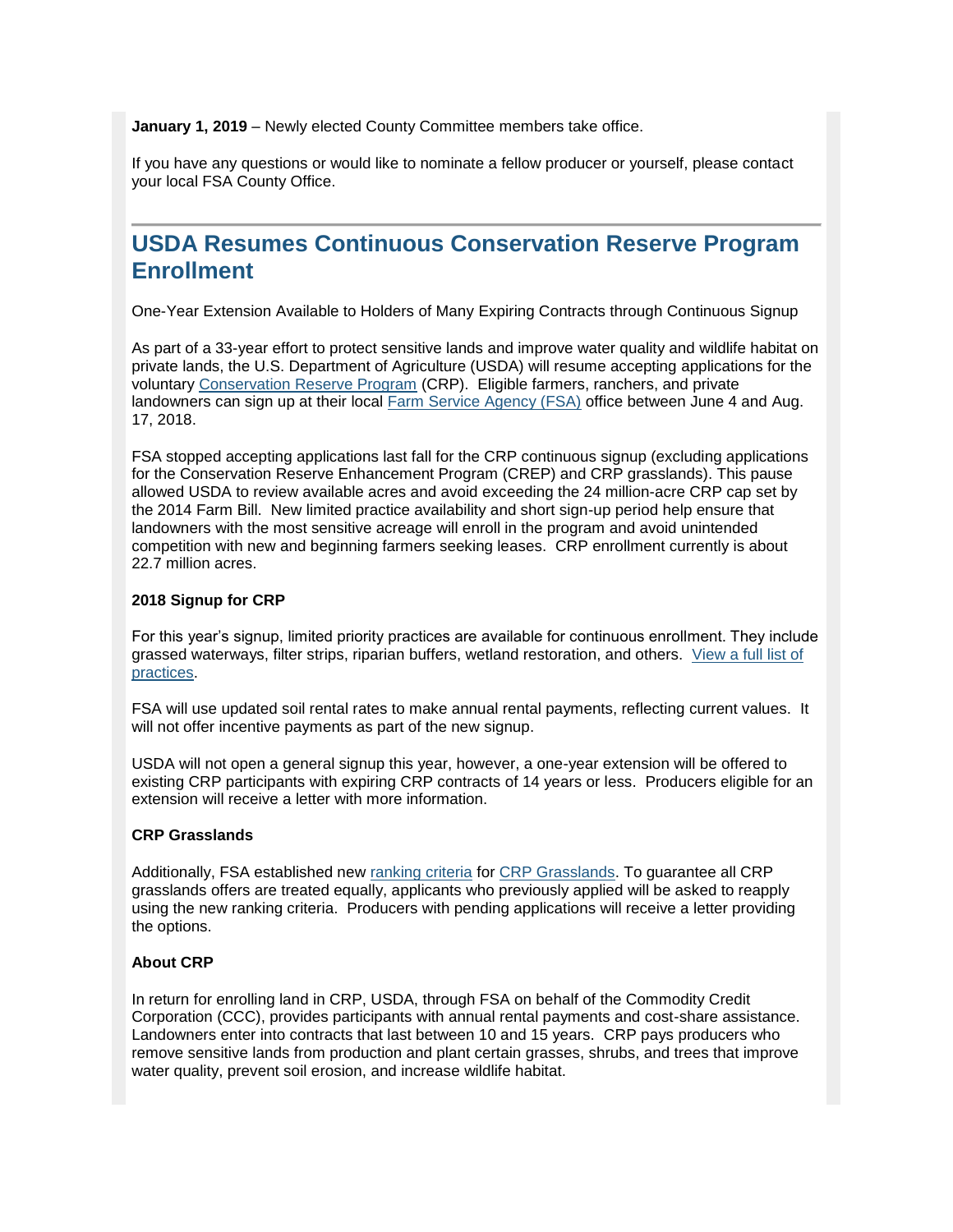The new changes to CRP do not impact the Conservation Reserve Enhancement Program, a related program offered by CCC and state partners.

Producers wanting to apply for the CRP continuous signup or CRP grasslands should contact their USDA service center. To locate your local FSA office, visit [https://www.farmers.gov.](https://www.farmers.gov/) More information on CRP can be found at [www.fsa.usda.gov/crp.](http://www.fsa.usda.gov/crp)

### <span id="page-3-0"></span>**USDA Extends Application Deadline for Dairy Margin Protection Program to June 22**

The re-enrollment deadline for the Margin Protection Program (MPP) for Dairy has been extended until June 22, 2018.

The new and improved program protects participating dairy producers when the margin – the difference between the price of milk and feed costs – falls below levels of protection selected by the applicant.

The re-enrollment deadline was previously extended through June 8, 2018. The deadline is being extended a second time to ensure that dairy producers are given every opportunity to make a calculated decision and enroll in the program if they choose.

This will be the last opportunity for producers to take advantage of key adjustments Congress made to provisions of the MPP program under the Bipartisan Budget Act of 2018 to strengthen its support of dairy producers. USDA encourages producers contemplating enrollment to use the online web resource at [www.fsa.usda.gov/mpptool](http://www.fsa.usda.gov/mpptool) to calculate the best levels of coverage for their dairy operation.

The next margin under MPP, for May 2018, will be published on June 28, 2018. Therefore, all coverage elections on form CCC-782 and the \$100 administrative fee, unless exempt, must be submitted to the County FSA Office no later than June 22, 2018. No registers will be utilized, so producers are encouraged to have their enrollment for 2018 completed by COB June 22, 2018.

All dairy operations must make new coverage elections for 2018 during the re-enrollment period, even if the operation was enrolled during the previous 2018 signup. Coverage elections made for 2018 will be retroactive to January 1, 2018. MPP payments will be sequestered at a rate of 6.6 percent.

To learn more about the Margin Protection Program for dairy, contact your local USDA Farm Service Agency County Office at offices.usda.gov or visit us on the Web at [www.fsa.usda.gov.](http://www.fsa.usda.gov/)

### <span id="page-3-1"></span>**FSA Releases Signup Information for Tree Assistance Program**

USDA's Farm Service Agency recently released signup information for the [Tree Assistance](https://www.fsa.usda.gov/programs-and-services/disaster-assistance-program/tree-assistance-program/index)  [Program,](https://www.fsa.usda.gov/programs-and-services/disaster-assistance-program/tree-assistance-program/index) a nationwide program that provides orchardists and nursery tree growers with cost share assistance to replant eligible trees, bushes, and vines following a natural disaster.

The Bipartisan Budget Act of 2018 prescribed several changes to the program, including the removal of the \$125,000 per person and legal entity payment limitation.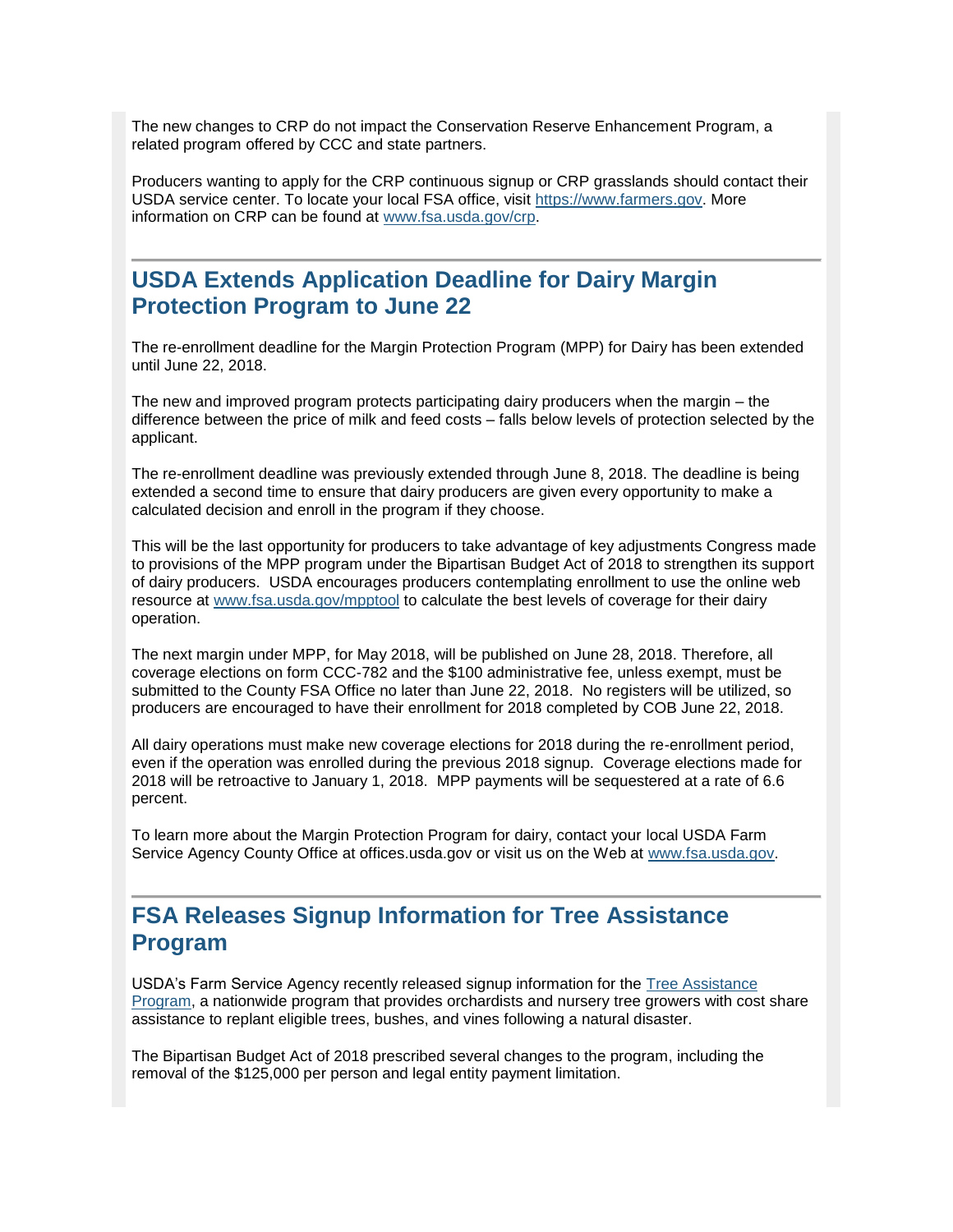Eligible producers should file for TAP assistance by the later of these two dates:

- 90 days of the disaster or when damages from the disaster are noticed; or
- 60 days after the regulation is published on the Federal Register later this summer.

The following producers can file applications:

- Producers who did not previously apply for TAP for 2017 or 2018 losses; and
- Producers who had applied and received an adverse determination that their 2017 or 2018 TAP application was filed late.

Additionally, producers with 2017 losses can also file an application or revise an original application because of the changes made through the Act.

For more information on TAP, producers should contact their [local USDA service center.](https://www.farmers.gov/service-locator?field_counties_served_target_id=13199)

### <span id="page-4-0"></span>**USDA Reopens Application Period for Producers Recovering from Cattle Loss, Other Disasters**

Signup Began June 4 for Livestock Indemnity Program and Emergency Assistance for Livestock, HoneyBees, and Farm-raised Fish

The U.S. Department of Agriculture (USDA) will begin accepting disaster assistance program applications on June 4 from agricultural producers who suffered livestock, honeybees, farm-raised fish, and other losses due to natural disasters.

USDA's [Farm Service Agency](http://www.fsa.usda.gov/) (FSA) is reopening the application period for two disaster assistance programs in response to statutory changes made by Congress earlier this year.

Beginning June 4, FSA will accept new applications for losses for calendar year 2017 or 2018 filed under the [Livestock Indemnity Program](https://www.fsa.usda.gov/programs-and-services/disaster-assistance-program/livestock-indemnity/index) (LIP) or Emergency Assistance for Livestock, HoneyBees, [and Farm-Raised Fish Program](https://www.fsa.usda.gov/programs-and-services/disaster-assistance-program/emergency-assist-for-livestock-honey-bees-fish/index) (ELAP). Producers who already submitted applications and received decisions on their applications for these years do not need to file again, but they can reapply if they have additional losses or their application was disapproved because it was filed late.

In February, Congress passed the Bipartisan Budget Act of 2018, which made several changes to these two disaster programs, including:

- Removing ELAP's \$20 million fiscal year funding cap, enabling FSA to pay producers' 2017 applications in full and their 2018 applications as soon as they are approved.
- Removing the per-person and legal entity annual program payment limitation of \$125,000 for LIP for 2017 and future years. (The income limitation applies as it did before, meaning producers with an adjusted gross income of more than \$900,000 are not eligible.)
- Changing LIP to allow producers to receive a payment for injured livestock that are sold for a reduced price due to an eligible event. Previously, the program only covered financial loss for livestock death above normal mortality.

Producers interested in LIP or ELAP should contact their [local USDA Service Center.](https://www.farmers.gov/service-locator?field_counties_served_target_id=All) To apply, producers will need to provide verifiable and reliable production records and other information about their operation.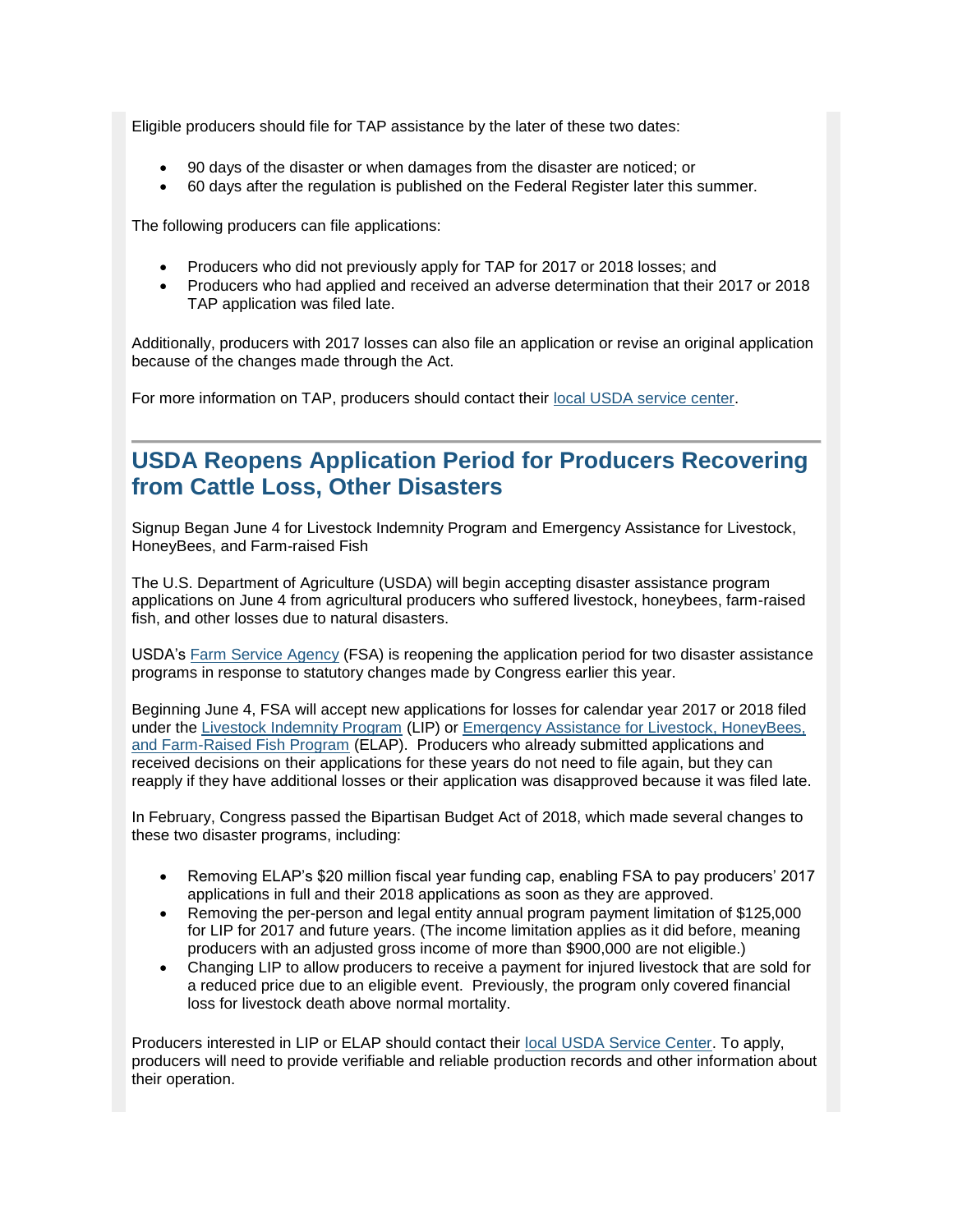Drought, wildfires, and other disasters continue to impact farmers and ranchers, and LIP and ELAP are two of many programs available through USDA to help producers recover. Learn more at [https://www.usda.gov/disaster.](https://www.usda.gov/disaster)

### <span id="page-5-0"></span>**2018 Acreage Reporting Dates**

In order to comply with FSA program eligibility requirements, all producers are encouraged to visit their Local County FSA Office to file an accurate crop certification report by the applicable deadline.

The following acreage reporting dates are applicable for Georgia:

| July 15, 2018      | All other crops                |
|--------------------|--------------------------------|
| August 15, 2018    | Tomatoes (Planted 7/1-8/15)    |
| September 15, 2018 | Sweet Corn (Planted 7/15-8/25) |
| October 15, 2018   | Cabbage (Planted 7/16-9/30)    |

The following exceptions apply to the above acreage reporting dates:

- If the crop has not been planted by the above acreage reporting date, then the acreage must be reported no later than 15 calendar days after planting is completed.
- If a producer acquires additional acreage after the above acreage reporting date, then the acreage must be reported no later than 30 calendar days after purchase or acquiring the lease. Appropriate documentation must be provided to the County Office.
- If a perennial forage crop is reported with the intended use of "cover only," "green manure," "left standing," or "seed," then the acreage must be reported by July 15.

Noninsured Crop Disaster Assistance Program (NAP) policyholders should note that the acreage reporting date for NAP covered crops is the earlier of the dates listed above or 15 calendar days before grazing or harvesting of the crop begins.

For questions regarding crop certification and crop loss reports, please contact the Local County FSA Office.

### <span id="page-5-1"></span>**Maintaining Good Credit History**

Farm Service Agency (FSA) Farm Loan programs require that applicants have a satisfactory credit history. A credit report is requested for all FSA direct farm loan applicants. These reports are reviewed to verify outstanding debts, if bills are paid timely, and to determine the impact on cash flow.

Information found on a customer's credit report is strictly confidential and is used only as an aid in conducting FSA business.

Our farm loan staff will discuss options with you if you have an unfavorable credit report and will provide a copy of your report. If you dispute the accuracy of the information on the credit report, it is up to you to contact the issuing credit report company to resolve any errors or inaccuracies.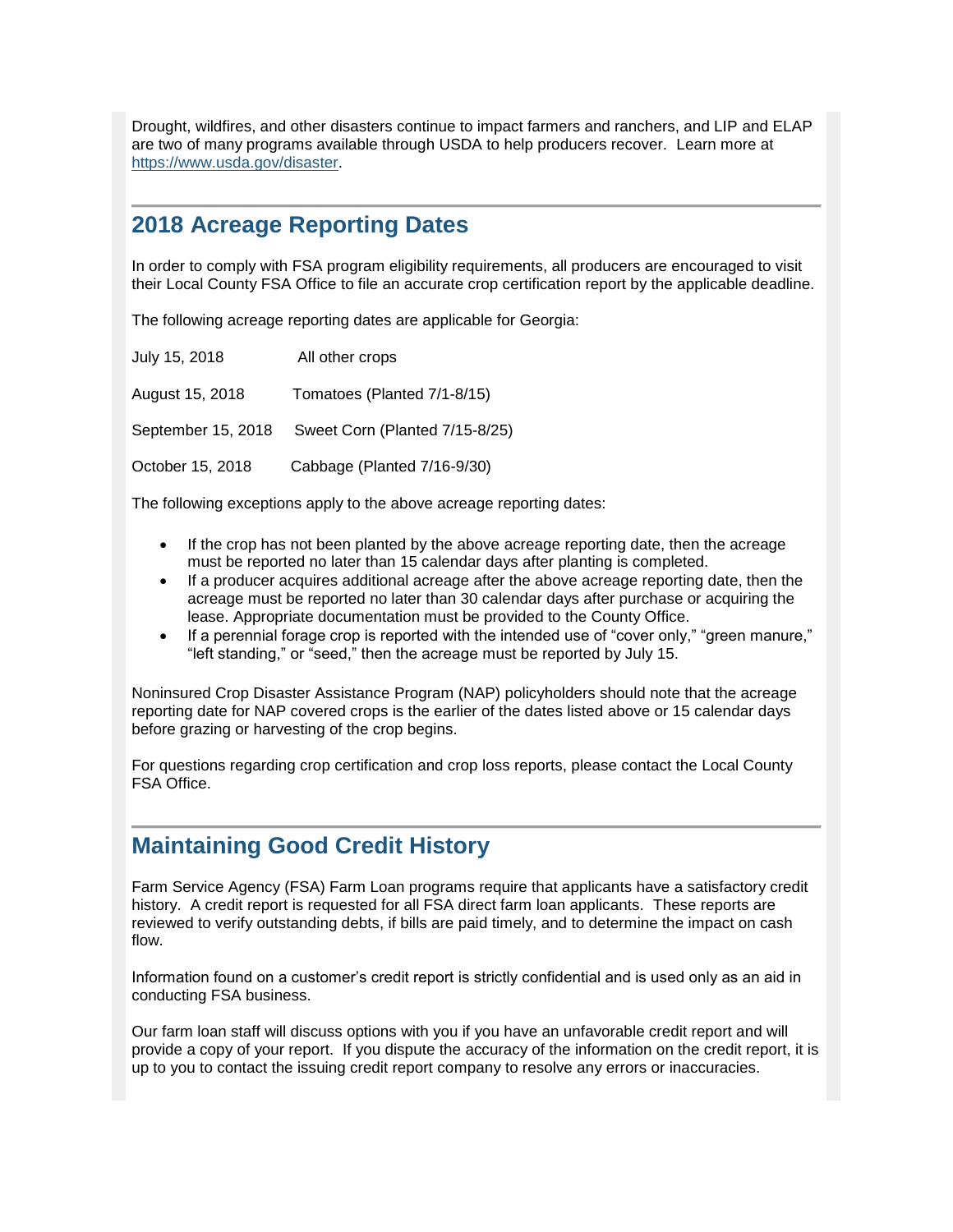There are multiple ways to remedy an unfavorable credit score.

- Make sure to pay bills on time. Setting up automatic payments or automated reminders can be an effective way to remember payment due dates.
- Pay down existing debt.
- Keep your credit card balances low.
- Avoid suddenly opening or closing existing credit accounts. FSA's farm loan staff will guide you through the process, which may require you to reapply for a loan after improving or correcting your credit report. For more information on FSA farm loan programs, visit [www.fsa.usda.gov.](http://www.fsa.usda.gov/)

### <span id="page-6-0"></span>**Communication is Key in Lending**

Farm Service Agency (FSA) is committed to providing our farm loan borrowers the tools necessary to be a success. A part of ensuring this success is providing guidance and counsel from the loan application process through the borrower's graduation to commercial lending institutions. While it is FSA's commitment to advise borrowers as they identify goals and evaluate progress, it is crucial for borrowers to communicate with their farm loan staff when changes occur. It is the borrower's responsibility to alert FSA to any of the following:

- Any proposed or significant changes in the farming operation;
- Any significant changes to family income or expenses;
- The development of problem situations;
- Any losses or proposed significant changes in security.

In addition, if a farm loan borrower cannot make payments to suppliers, other creditors, or FSA on time, contact your farm loan staff immediately to discuss loan servicing options.

For more information on FSA farm loan programs, visit [www.fsa.usda.gov.](http://www.fsa.usda.gov/)

### <span id="page-6-1"></span>**Preauthorized Debit Available for Farm Loan Borrowers**

USDA Farm Service Agency (FSA) has implemented pre-authorized debit (PAD) for Farm Loan Program (FLP) borrowers. PAD is a voluntary and alternative method for making weekly, bi-weekly, monthly, quarterly, semi-annual or annual payments on loans.

PAD payments are pre-authorized transactions that allow the National Financial and Accounting Operations Center (NFAOC) to electronically collect loan payments from a customer's account at a financial institution.

PAD may be useful for borrowers who use nonfarm income from regular wages or salary to make payments on loans or adjustment offers or for payments from seasonal produce stands. PAD can only be established for future payments.

To request PAD, customers, along with their financial institution, must fill out form RD 3550-28. This form has no expiration date, but a separate form RD 3550-28 must be completed for each loan to which payments are to be applied. A fillable form can be accessed on the USDA Rural Development (RD) website at [http://www.rd.usda.gov/publications/regulations-guidelines.](http://www.rd.usda.gov/publications/regulations-guidelines) Click forms and search for "Form 3550-28."